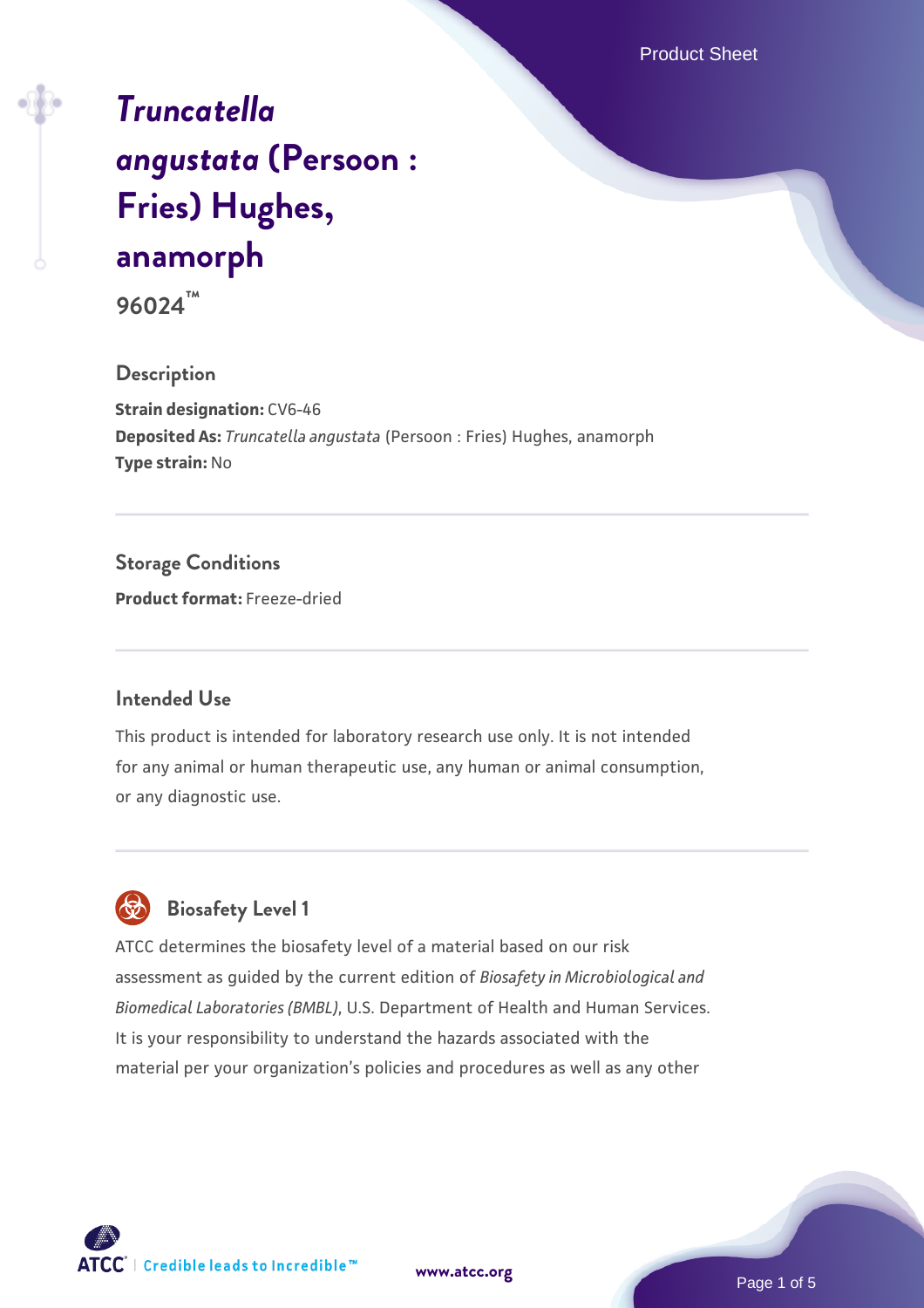### *[Truncatella angustata](https://www.atcc.org/products/96024)* [\(Persoon : Fries\) Hughes,](https://www.atcc.org/products/96024) Product Sheet **[anamorph](https://www.atcc.org/products/96024)**

**96024**

applicable regulations as enforced by your local or national agencies.

ATCC highly recommends that appropriate personal protective equipment is always used when handling vials. For cultures that require storage in liquid nitrogen, it is important to note that some vials may leak when submersed in liquid nitrogen and will slowly fill with liquid nitrogen. Upon thawing, the conversion of the liquid nitrogen back to its gas phase may result in the vial exploding or blowing off its cap with dangerous force creating flying debris. Unless necessary, ATCC recommends that these cultures be stored in the vapor phase of liquid nitrogen rather than submersed in liquid nitrogen.

### **Certificate of Analysis**

For batch-specific test results, refer to the applicable certificate of analysis that can be found at www.atcc.org.

### **Growth Conditions**

**Medium:**  [ATCC Medium 2211: V8 juice agar, half-strength](https://www.atcc.org/-/media/product-assets/documents/microbial-media-formulations/2/2/1/1/atcc-medium-2211.pdf?rev=556c7dd2b94b4c8994eb3adffa660619) [ATCC Medium 2211: V8 juice agar, half-strength](https://www.atcc.org/-/media/product-assets/documents/microbial-media-formulations/2/2/1/1/atcc-medium-2211.pdf?rev=556c7dd2b94b4c8994eb3adffa660619) [ATCC Medium 325: Malt extract agar \(Blakeslee's formula\)](https://www.atcc.org/-/media/product-assets/documents/microbial-media-formulations/3/2/5/atcc-medium-325.pdf?rev=146ec77015184a96912232dcb12386f9) [ATCC Medium 336: Potato dextrose agar \(PDA\)](https://www.atcc.org/-/media/product-assets/documents/microbial-media-formulations/3/3/6/atcc-medium-336.pdf?rev=d9160ad44d934cd8b65175461abbf3b9) **Temperature:** 24°C **Incubation:** under black and fluorescent lights 12 hrs on/12 hrs off

### **Material Citation**



**[www.atcc.org](http://www.atcc.org)**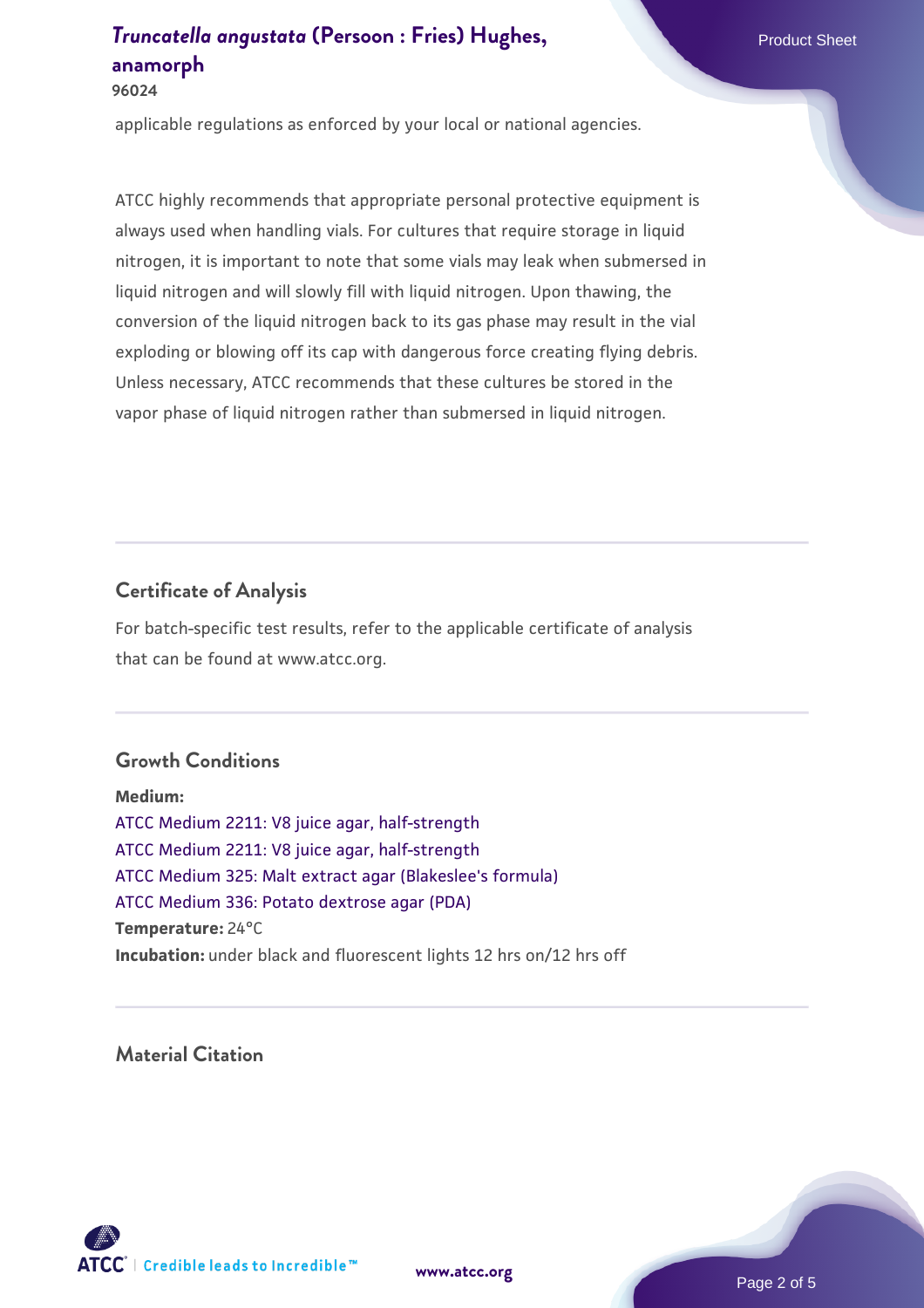## *[Truncatella angustata](https://www.atcc.org/products/96024)* [\(Persoon : Fries\) Hughes,](https://www.atcc.org/products/96024) Product Sheet **[anamorph](https://www.atcc.org/products/96024)**

**96024**

If use of this material results in a scientific publication, please cite the material in the following manner: *Truncatella angustata* (Persoon : Fries) Hughes, anamorph (ATCC 96024)

#### **References**

References and other information relating to this material are available at www.atcc.org.

### **Warranty**

The product is provided 'AS IS' and the viability of ATCC<sup>®</sup> products is warranted for 30 days from the date of shipment, provided that the customer has stored and handled the product according to the information included on the product information sheet, website, and Certificate of Analysis. For living cultures, ATCC lists the media formulation and reagents that have been found to be effective for the product. While other unspecified media and reagents may also produce satisfactory results, a change in the ATCC and/or depositor-recommended protocols may affect the recovery, growth, and/or function of the product. If an alternative medium formulation or reagent is used, the ATCC warranty for viability is no longer valid. Except as expressly set forth herein, no other warranties of any kind are provided, express or implied, including, but not limited to, any implied warranties of merchantability, fitness for a particular purpose, manufacture according to cGMP standards, typicality, safety, accuracy, and/or noninfringement.

### **Disclaimers**

This product is intended for laboratory research use only. It is not intended



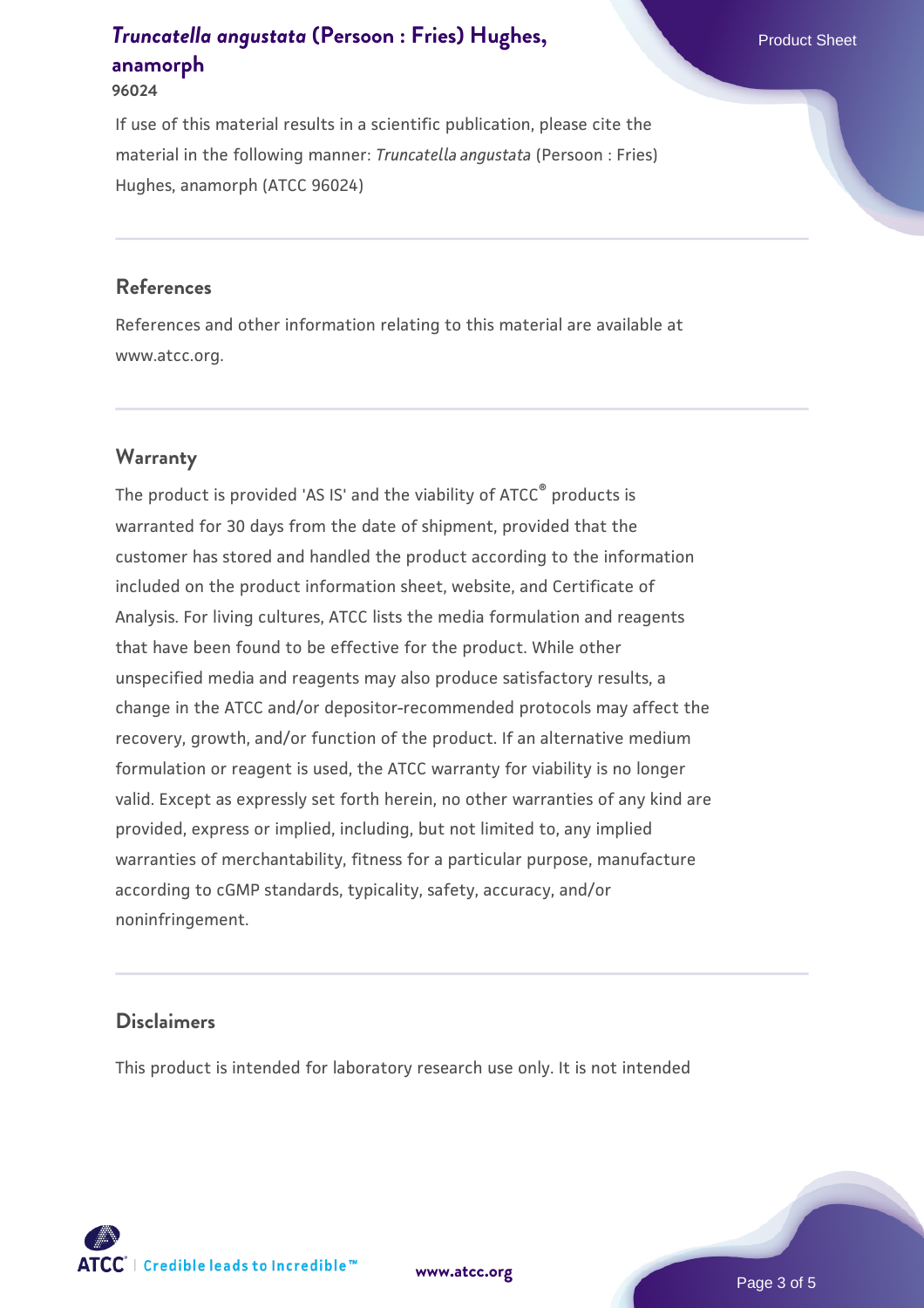### *[Truncatella angustata](https://www.atcc.org/products/96024)* [\(Persoon : Fries\) Hughes,](https://www.atcc.org/products/96024) Product Sheet **[anamorph](https://www.atcc.org/products/96024)**

**96024**

for any animal or human therapeutic use, any human or animal consumption, or any diagnostic use. Any proposed commercial use is prohibited without a license from ATCC.

While ATCC uses reasonable efforts to include accurate and up-to-date information on this product sheet, ATCC makes no warranties or representations as to its accuracy. Citations from scientific literature and patents are provided for informational purposes only. ATCC does not warrant that such information has been confirmed to be accurate or complete and the customer bears the sole responsibility of confirming the accuracy and completeness of any such information.

This product is sent on the condition that the customer is responsible for and assumes all risk and responsibility in connection with the receipt, handling, storage, disposal, and use of the ATCC product including without limitation taking all appropriate safety and handling precautions to minimize health or environmental risk. As a condition of receiving the material, the customer agrees that any activity undertaken with the ATCC product and any progeny or modifications will be conducted in compliance with all applicable laws, regulations, and guidelines. This product is provided 'AS IS' with no representations or warranties whatsoever except as expressly set forth herein and in no event shall ATCC, its parents, subsidiaries, directors, officers, agents, employees, assigns, successors, and affiliates be liable for indirect, special, incidental, or consequential damages of any kind in connection with or arising out of the customer's use of the product. While reasonable effort is made to ensure authenticity and reliability of materials on deposit, ATCC is not liable for damages arising from the misidentification or misrepresentation of such materials.

Please see the material transfer agreement (MTA) for further details regarding the use of this product. The MTA is available at www.atcc.org.

### **Copyright and Trademark Information**

© ATCC 2021. All rights reserved. ATCC is a registered trademark of the American Type Culture Collection.



**[www.atcc.org](http://www.atcc.org)**